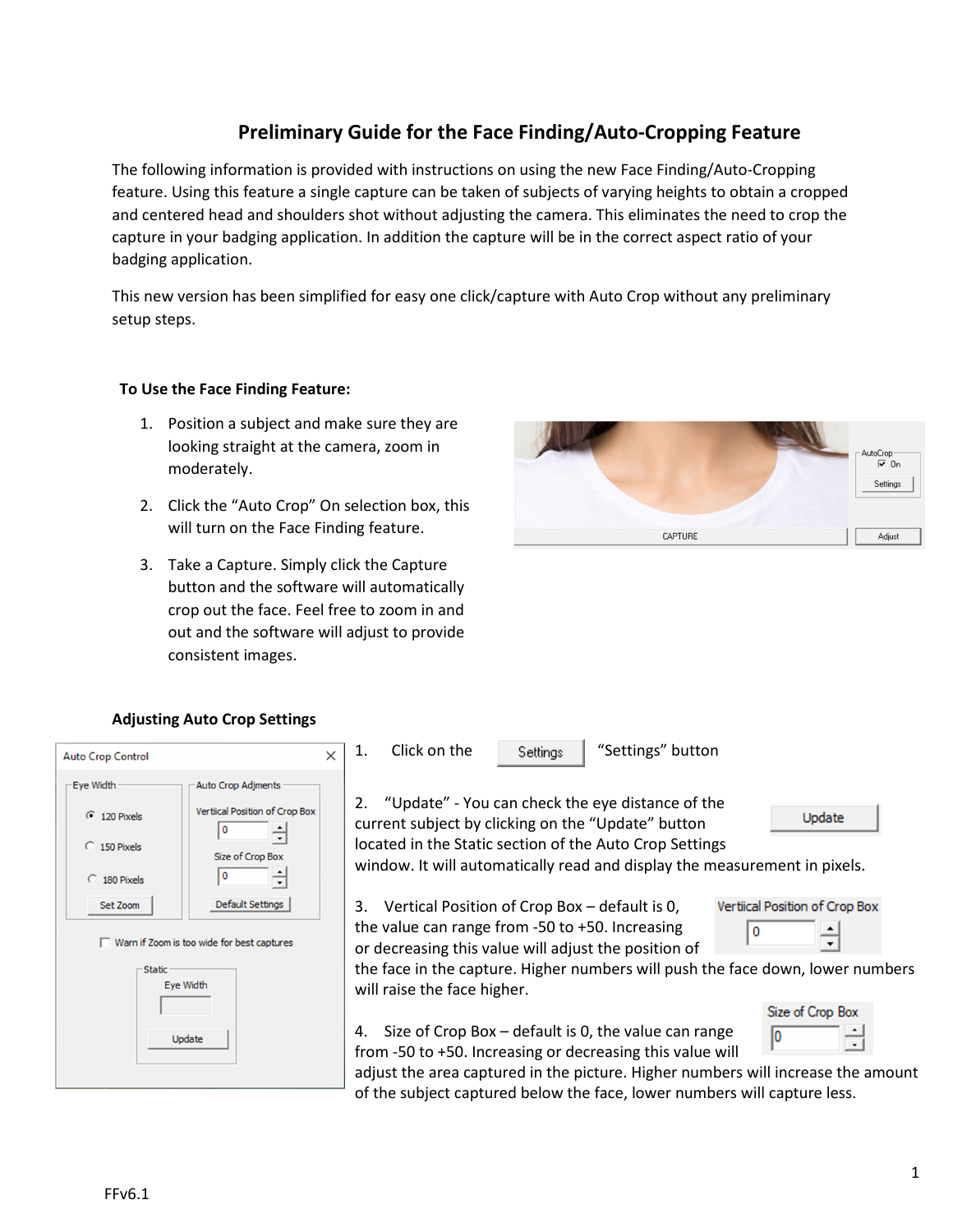### **The Following Steps are provided if you want to set the camera to a specific zoom setting.**

*Note: The following steps are not required to use the Face Find and Auto Crop features.* 

- 1. Click on the "Settings" button
- 2. Click on the "Set Zoom" button If the camera detects a face it will automatically zoom in or out until the pre-selected eye distance is met. The default setting is 120.

| Settings |  |
|----------|--|
| Set Zoom |  |

### *Note: A setting of 120 is the camera default, this setting will accommodate a majority of subject sizes without adjusting the camera.*

3. If you click the "Set Zoom" button and the camera and it is unable to detect a face when you click on the Capture button the camera will take a full uncropped picture.

### To resolve this:

a)Verify that the subject is facing the camera. b)And/or the camera might need to be manually zoomed in to enlarge the face so it can be detected. After zooming in slightly click on the "Set Zoom" button again and the camera will search for the face again.

- 4. Click Capture and the Software will simultaneously take a capture and Crop out the subject's face according to settings.
- 5. The preset zoom level can be changed by going to the "Auto Crop Control Box" by clicking on the "Settings" button and selecting the different preset radio buttons. The options are 120, 150 and 180 selecting one of these does not lock the zoom function and the zoom can still be adjusted as needed.

#### **Setting the Crop Ratio**

- 1. To change the crop ratio click on the adjust button and select the "Crop Tab".
- 2. Cropping Select This controls the aspect ratio of the capture, the preset options are No Cropping, 4/5, 3/4, 1/1, of 2/3. Select the one that matches the aspect ratio of the picture box of your card.





| Flesh Tones   Advanced   Capture Type Crop                                                                       |                                                           |
|------------------------------------------------------------------------------------------------------------------|-----------------------------------------------------------|
| <b>Croping Select</b><br><b>6</b> No Cropping<br>$C$ 4/5<br>$C$ 3/4<br>$C$ $1/1$<br>C <sub>2/3</sub><br>C Custom | Custom<br>Horizonal<br>1080<br>Vertical<br>1440<br>Resize |
| <b>Live Preview Size</b><br>C Full Size<br><b>6</b> Medium<br>$\subset$ Small                                    |                                                           |